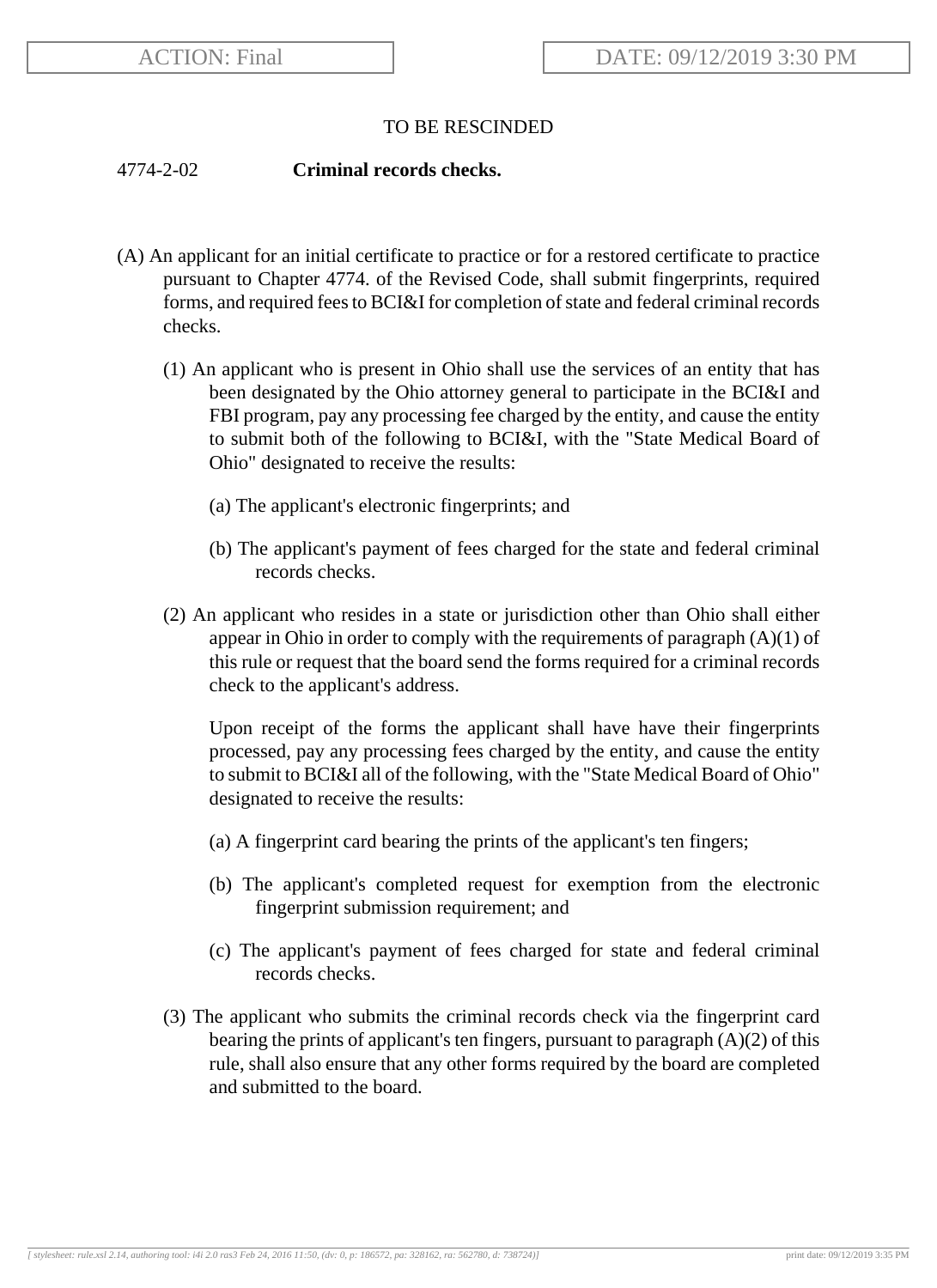## 4774-2-02 TO BE RESCINDED 2

- (B) The board shall maintain the criminal records check report in a manner that ensures the confidentiality of the results, prevents disclosure pursuant to a public records request, and complies with applicable state and federal requirements.
- (C) The board shall not accept the results of a criminal records check submitted by an entity other than BCI&I.
- (D) In reviewing the results of a criminal records check to determine whether the applicant should be granted an initial or restored certificate to practice, the board may consider all of the following:
	- (1) The nature and seriousness of the crime;
	- (2) The extent of the applicant's past criminal activity;
	- (3) The age of the applicant when the crime was committed;
	- (4) The amount of time that has elapsed since the applicant's last criminal activity;
	- (5) The conduct and work activity of the applicant before and after the criminal activity;
	- (6) Whether the applicant has completed the terms of any probation or deferred adjudication;
	- (7) Evidence of the applicant's rehabilitation;
	- (8) Whether the applicant fully disclosed the arrest or conviction to the board; and
	- (9) Any other factors the board considers relevant.